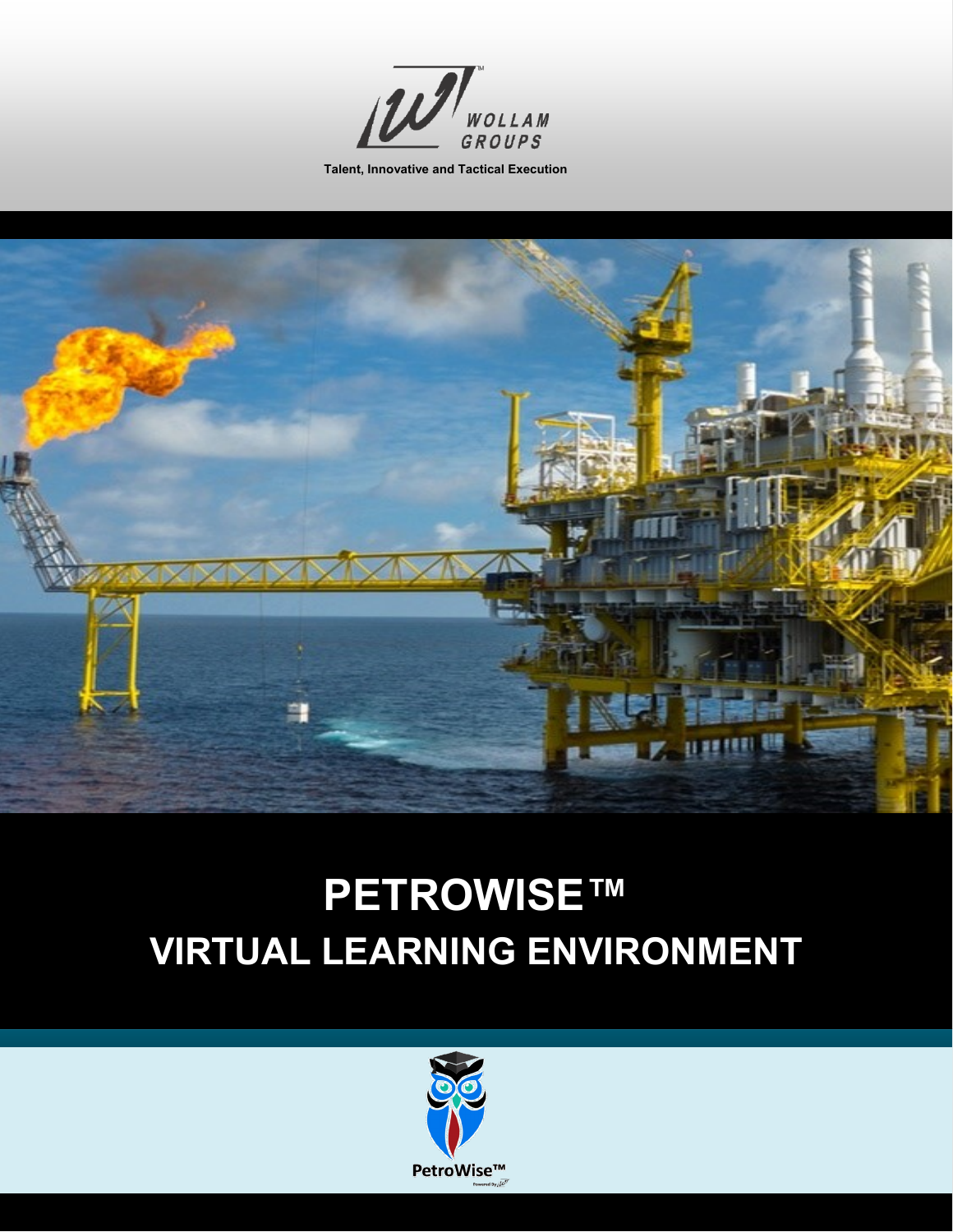### **PetroWise™ - Virtual Learning Environment**



### **PetroWise™**



PetroWise™ is a virtual learning environment that allows the oil and gas industry to learn in a state of the art virtual classroom. With a rapidly advancing industry, WPAG has been engaged with all segments of the oil and gas industry to help with the transition and improve competencies in an efficient and cost effective manner. Due to rapid changes, the industry must improve employee competencies to keep pace. WPAG is supporting and leading this charge with 70% of our focus on industry development as well as providing training and NEW Certification Programs to the industry. Our virtual classroom training is provided directly to the companies, eliminating the need to travel. It is an online learning environment with an interactive classroom using the latest technologies allowing participants to communicate with instructor, view presentations,

interact with other participants, and engage with resources in work groups, to include using whiteboards, notepads, live discussions, video streams and much more. The design is superior to traditional teaching with more interaction and security.

#### **PetroWise™ Success**

PetroWise™ has been utilized in the following Regions: Africa, Asia Pacific, Americas, Europe, Middle East, and Oceania, which include more than 110 Countries and utilized by the International, National and State Owned Oil Companies and Service Providers. Our new Virtual Training has received raving reviews, testifying to the quality of the learning experience while cutting training cost by more than 60%. WPAG has invested heavily in our technology and Virtual Programs, ensuring all of them meet the accreditation bodies requirements that we are aligned to IACET. Our online programs carry the same accreditation as our classroom and upon successful completion of the program, each participant receives a unique Registered Professional Number and their professional credentials which are recognized around the globe.

#### **PetroWise™ INSTRUCTORS**

WPAG only utilizes degreed, competent and certified Instructors with the experience in the Oil and Gas Industry. Our instructors teach in the private and public sectors to include teaching at major universities and who are supported by our Master Educators who carry Master degrees in education and have been certified as teachers with more than a decade of experience teaching in the public education sector.